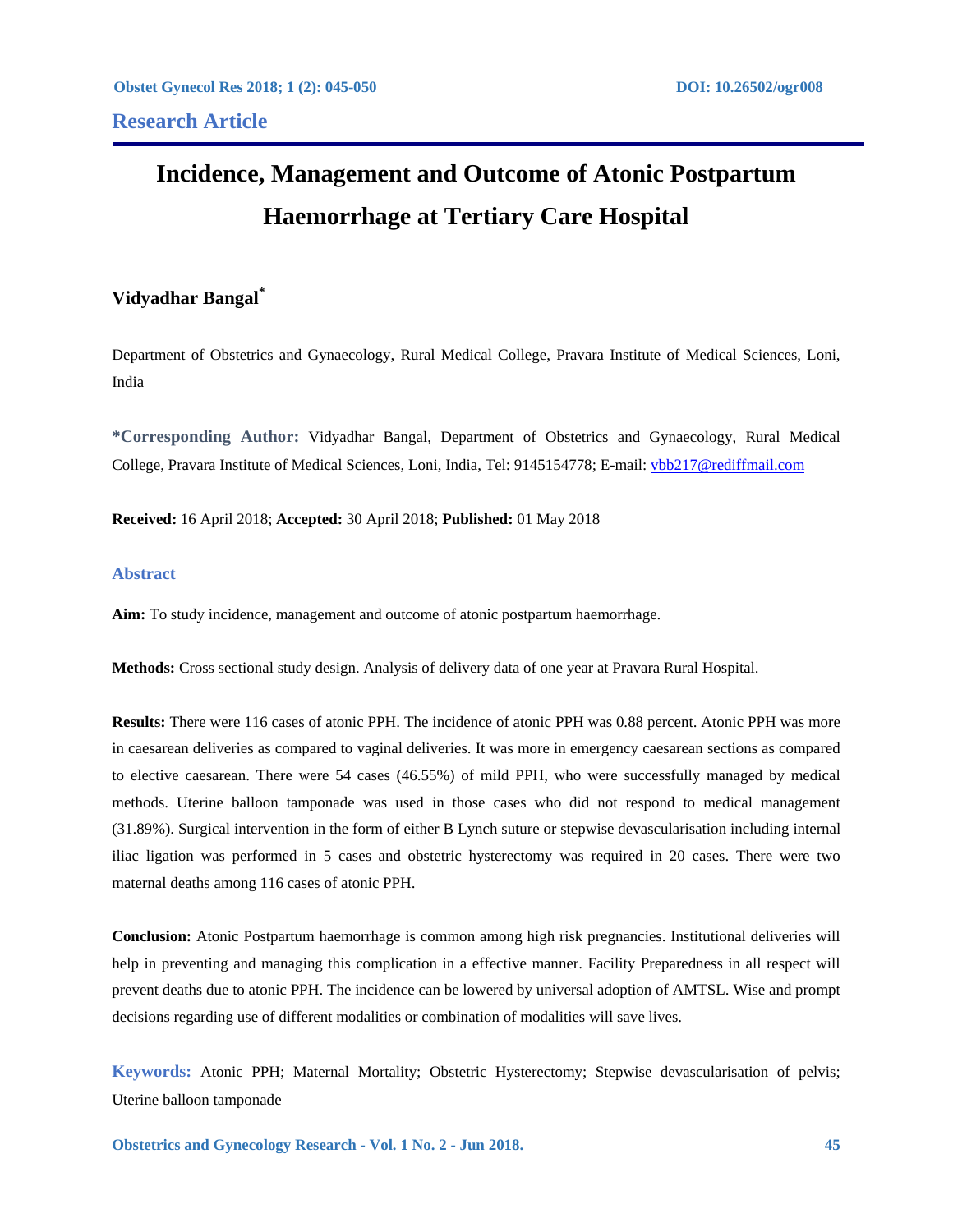### **1. Introduction**

Postpartum haemorrhage is one of the most common causes of maternal deaths throughout the world. Worldwide 5,00,000-6,00,000 maternal deaths take place annually during childbirth,of which 25% are due to postpartum hemorrhage. World Health Organization also estimated 20 million annual maternal morbidities due to obstetric haemorrhage. In developing countries, where maternal mortality rates are exponentially high, postpartum haemorrhage plays an even greater roll [1]. World Health Organization defines postpartum haemorrhage as blood loss of more than 500 ml during the third stage of labour or during the first 24 hours after delivery [2]. It occurs in approximately 3- 4% of vaginal deliveries [3].

Postpartum haemorrhage (PPH) continues to be the most common cause of maternal mortality in India. Approximately 20-25 percent of the maternal deaths are attributed to postpartum haemorrhage. Analysis of the deaths reveal that majority of these deaths could have been prevented by recognition of high risk factors, institutional deliveries and timely transfer of case to tertiary care hospital. Various delays are attributed to deterioration of condition of the women when they are finally admitted to higher centres.

### **2. Objectives**

- 1. To find out the incidence of atonic postpartum haemorrhage.
- 2. To analyse various modalities used in the management of atonic PPH.
- 3. To study maternal outcome in PPH.
- 4. To suggest measures to reduce the incidence and improve the outcome following PPH.

### **3. Material and Methods**

A retrospective record based analytical study was carried out at Pravara Rural Hospital Loni. Data related to deliveries that took place from March 2017 to February 2018 was considered for analysis. All cases of postpartum haemorrhage were included. Cases referred from outside with postpartum haemorrhage were analysed separately. Data was collected from labour room register, admission register, PPH and Maternal mortality register, Blood bank registers, operation theatre register. Data was compiled and analysed using SPSS software version 21. Data was presented in percentages.

### **4. Results**

Out of 9351 deliveries,83 cases had atonic PPH during study period. The incidence of atonic PPH was 0.88 percent. There were 6339 vaginal deliveries and 3012 caesarean sections, giving incidence of 0.80% and 1.06% respectively. The incidence of atonic PPH was 0.99% and 1.10% for elective and emergency caesarean sections respectively. There were 33 referred cases of atonic PPH during study period. Out of 33 cases, 22 had vaginal delivery and 11 had undergone caesarean section in private or government hospitals.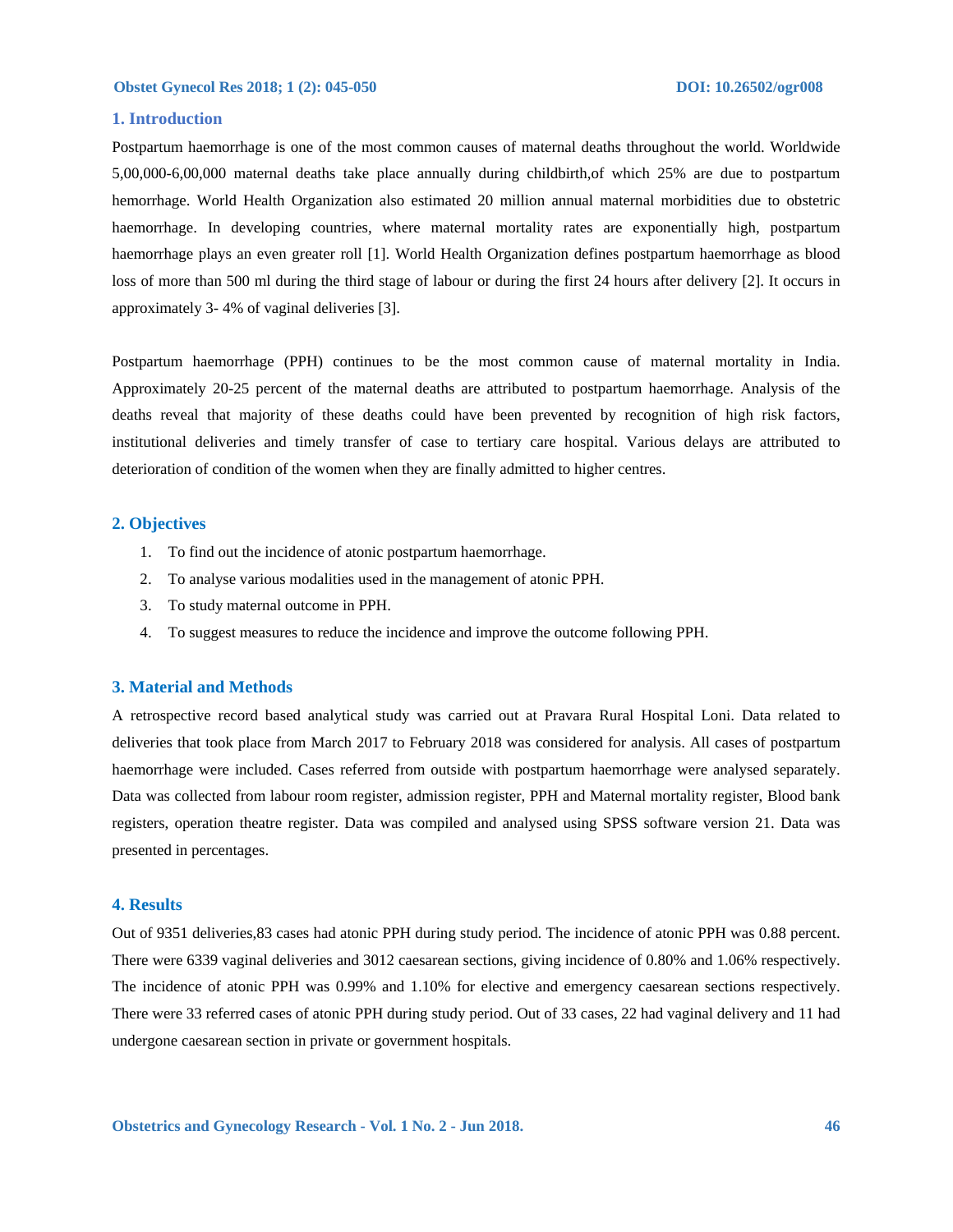### **Obstet Gynecol Res 2018; 1 (2): 045-050 DOI: 10.26502/ogr008**

Out of total 73 cases of PPH, who had delivered vaginally, 22 (30.13%) were treated by medical management, 44 (60.27%) were treated with combined medical management and uterine balloon tamponade and 7 (9.58%) cases required surgical intervention. Out of total 43 cases of PPH, who had caesarean section, 23 (53.48%) were treated by medical management, 2 (4.65%) were treated with combined medical management and uterine balloon tamponade and 18 (41.86%) cases required surgical intervention.

Uterine balloon tamponade was successfully used in 28 cases. Haemorrhage could be stopped in all 28 cases. The balloon was kept in uterus for average of 10-14 hours. Balloon was inflated with average of 650 ml of fluid. The balloon was retained in all cases except one. Surgical intervention in the form of either B Lynch suture or stepwise devascularisation including internal iliac ligation was performed in 5 cases and obstetric hysterectomy was required in 20 cases. Obstetric hysterectomies were performed in severe cases of atonic postpartum haemorrhage. Majority of cases had associated severe hypertension and accidental haemorrhage with features of couvelarie uterus. There were two maternal deaths due to atonic PPH and both the cases were referred from outside with irreversible shock.

### **5. Discussion**

Postpartum haemorrhage is a leading cause of maternal mortality. The place of delivery and severity of haemorrhage determine the outcome. If the woman has developed PPH following delivery in a health facility, the immediate medical and surgical interventions are possible. It is not so, when woman delivers at home or in a small hospital illequiped with facilities to manage obstetric emergencies. Diagnosis of PPH and decision to transfer to hospital or tertiary care centre is very crucial. Home deliveries and deliveries in small facilities have negative influence on the outcome. Crucial time is lost in transfer of patient to higher centres. At times patients are transferred as per transfer protocols of the health care centres, which may further cause delay as small health facilities, including primary health centres and rural hospitals are not equipped with desired specialist manpower and blood transfusion facilities.

Nambiyal A [4] in her study, there were total 170 (1.98%) cases of trivial to intractable postpartum hemorrhage during the study period, out of which there were 74 (0.9%) cases of trivial PPH, 81 (1%) of Severe PPH and 15 (0.2%) of intractable PPH. The incidence of PPH was 1.98% of total deliveries. Out of 170 cases of PPH trivial PPH accounted for 43.53%, severe PPH for 47.65% and intractable PPH was 8.82%. Cohen et al(1995)204 observed PPH in 2 to 10% of all deliveries, out of which severe PPH accounted for 1% of the cases. Various authors, Sheikh et al., Bateman et al. and Lutomski et al. [5-7], estimated the incidence of postpartum hemorrhage as 1% to 5%, which is comparable to our study and in another study by Rueangchainikhom et al. [8] the incidence of postpartum hemorrhage was 1.98%.

In another study conducted in a tribal area of central India, by Bang et al. [9], the incidence of primary postpartum hemorrhage was 3.2%. Sheikh et al. [5] reported the incidence of intractable PPH in 0.64% of the total deliveries, whereas in our study it was 0.2 % of total deliveries.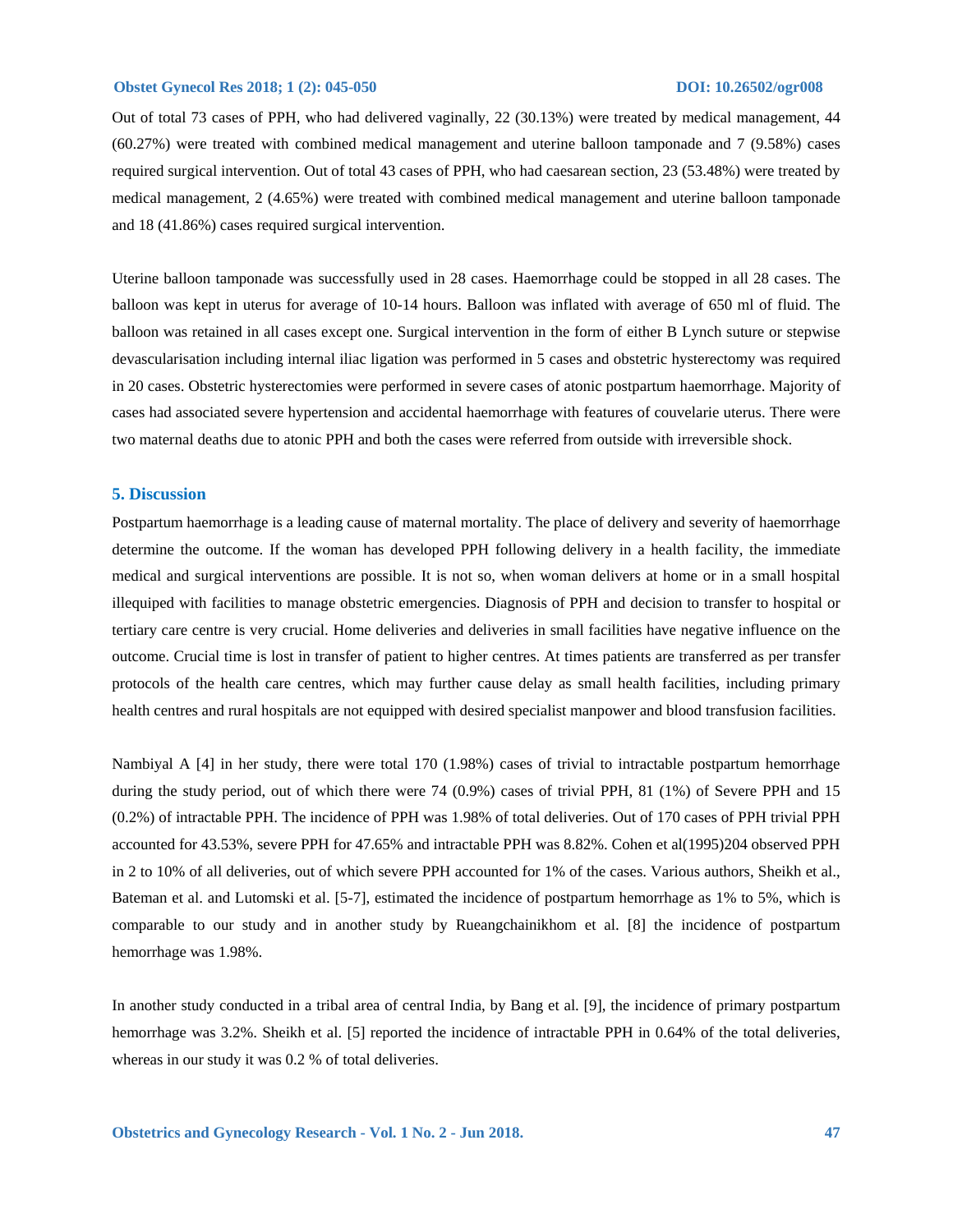### **Obstet Gynecol Res 2018; 1 (2): 045-050 DOI: 10.26502/ogr008**

In the present study, the incidence of atonic PPH was less than 1%. The low incidence could be due to adoption of AMTSL for third stage management in all cases. There were 54 cases (46.55%) of mild PPH, who were successfully managed by medical methods. Uterine balloon tamponade was used in those cases, who did not adequately respond to medical management (31.89%). Surgical intervention in the form of either B Lynch suture or stepwise devascularisation including internal iliac ligation was performed in 5 cases and obstetric hysterectomy was required in 20 cases. Availability of all modalities of treatment for PPH under one roof, expert opinions, surgical expertise, ICU with intensivist's back up, senior anaesthetists and availability of adequate blood and component therapy have contributed in saving all lives and preventing maternal mortality.

There is definite role of uterine balloon therapy (UBT) in management of atonic PPH. The device is easy to use, cheap and can be inserted by health worker like ANM or medical officer at primary health centres. There is enough evidence in support of usefulness of UBT in control or reduction of atonic PPH [10-16]. The UBT can either control or stop the blood loss or at least reduce the blood loss in severe cases of atonic PPH, while patient is being transferred to higher centre. Training of PHC staff in diagnosis of atonic PPH and differentiating between atonic and traumatic PPH is essential before introduction of UBT. Preparedness of tertiary care centre to deal with obstetric emergencies is very essential. Avoidance of any delay helps in reducing the blood loss. Intelligent anticipation regarding PPH, while delivering high risk woman helps in immediate interventions. Prompt communication at every level saves time and improves outcome. Communication from peripheral hospitals to a referral hospital before shifting the patient is helpful. That confirms the availability of specialist at the referral hospital and tertiary care centre gets time for it preparedness to deal with the emergency. Operation theatre and surgical team can be spared or prepared during transit time of the patient.

Encouraging institutional delivery has all the advantages as stated above. It reduces the need for transfer and saves time, limits the blood loss and keeps the patient condition stable till definite management is planned. High risk pregnancies are prone for development of PPH. Detection of high risk factors by peripheral health workers and timely transfer to higher centre can avoid the complication like PPH. Severe anaemia, severe hypertension, liver disorders and women with previous history of third stage complications must be refereed to higher centres for further evaluation. Delivery plan must be ensured for these women. The patient and relatives must be told about the risk of haemorrhage and risk to life of the woman.

Every primary health centre must keep its labour room ready for management of PPH. PPH tray must have all essential drugs especially the oxytocic drugs. A checklist of contents of PPH tray must be available in labour room. ANM and medical officers at PHC must monitor round the clock availability of essential drugs in PPH tray. Regular refresher training of PHC staff on common obstetric emergencies will help in improving their knowledge and skills required in saving lives.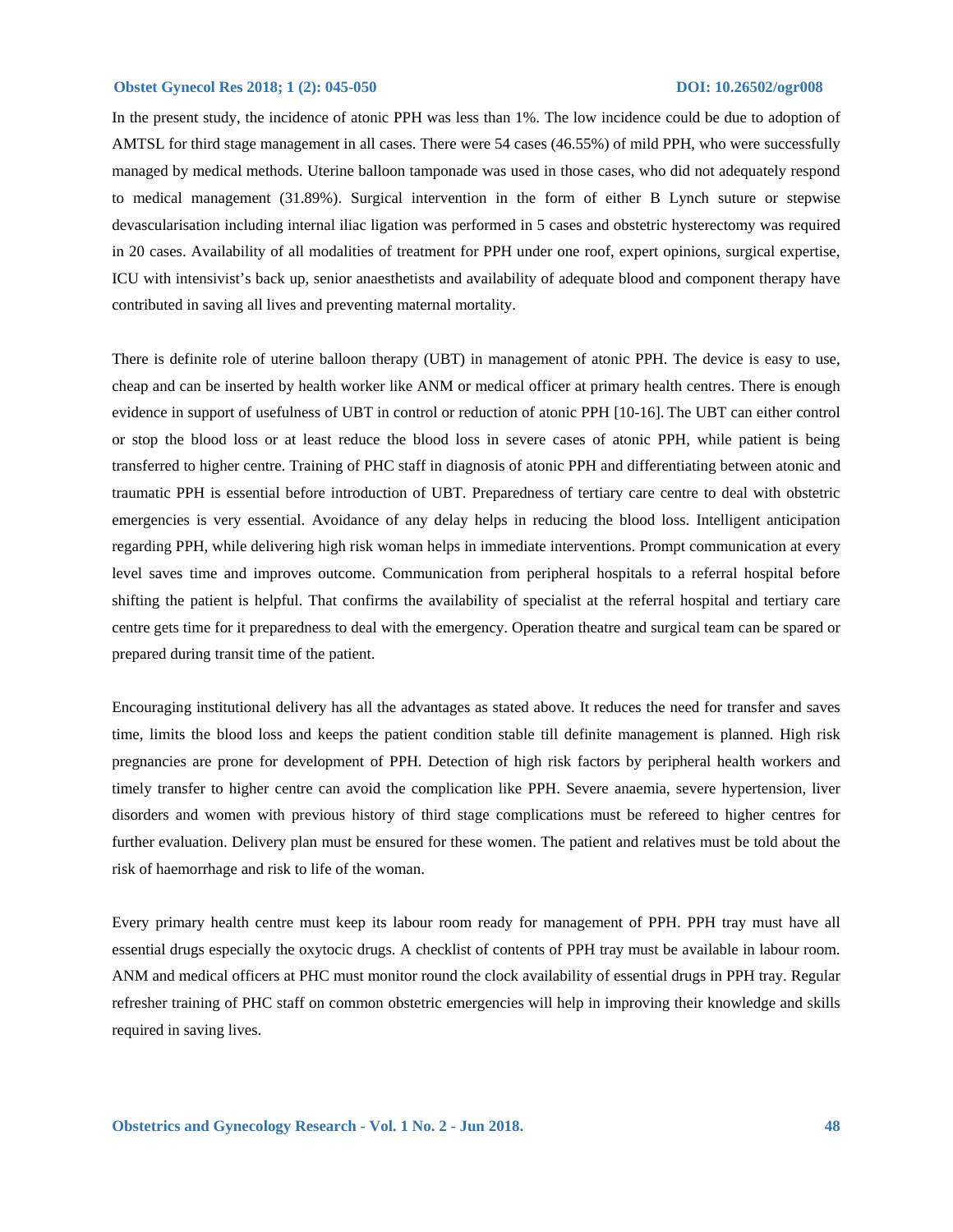### **6. Conclusion**

Atonic Postpartum haemorrhage is common among high risk pregnancies. Its incidence can be lowered by universal adoption of AMTSL. Institutional deliveries will help prevent and mange this complication in a effective manner. Facility Preparedness in all respect will prevent deaths due to atonic PPH. Wise and prompt decisions regarding use of different modalities or combination of modalities will save lives. Technical expertise, confidence and surgical skills are essential to mange complicated cases. Anaesthesia, ICU back up and availability of blood and component facilities improve clinical outcome. Avoidance of delays in identification and transfer, high risk pregnancy identification and timely referral, capacity building of peripheral health workers in use of medication and uterine balloon therapy will go a long way in reducing the maternal mortality related to atonic postpartum haemorrhage.

### **References**

- 1. Dildy GA. Postpartum hemorrhage: New management options. Clin. Obstet Gyneco 45 (2002): 330-344.
- 2. Fenton JJ, Baumeister LM, Fogarty J. Active management of third stage of labour among American Indian women. Fam Med 37 (2005) :410-414.
- 3. Maughan KL, Heim, SW, Galazka SS. Preventing post-partum haemorrhage: managing the third stage of labour. AAFP 73 (2006): 1025-1028.
- 4. MUHS Nashik. A Prospective Study of Women Presenting With Trivial To Intractable Postpartum Hemorrhage With Special Reference to Comparison of Different Modalities Used For Prevention of Postpartum Hemorrhage. Published study MUHS Nashik (2014).
- 5. Shaikh S, Shaikh NB, Talpur S, et al. Postpartum hemorrhage: an experience at tertiary care hospital, Hyderabad. Quarterly Medical Channel 19 (2013).
- 6. Bateman BT, Berman MF, Riley LE, The epidemiology of postpartum hemorrhage in a large, nationwide sample of deliveries. Anesthesia and analgesia 110 (2010): 1368-1373.
- 7. Lutomski J, Byrne B, Devane D, et al. Increasing trends in atonic postpartum haemorrhage in Ireland: an 11‐year population‐based cohort study. BJOG: An International Journal of Obstetrics and Gynaecology 119 (2012): 306-314.
- 8. Rueangchainikhom W, Srisuwan S, Prommas S, et al. Risk factors for primary postpartum hemorrhage in Bhumibol Adulyadej Hospital. Journal of the Medical Association of Thailand. Chotmaihet thangphaet 92 (2009): 1586.
- 9. Bang RA, Bang AT, Reddy MH, et al. Maternal morbidity during labour and the puerperium in rural homes and the need for medical attention: A prospective observational study in Gadchiroli, India. BJOG: An International Journal of Obstetrics and Gynaecology 111 (2004): 231-228.
- 10. Tindell K, Garfinkel R, Abu-Haydar E, et al. Uterine balloon tamponade for the treatment of postpartum haemorrhage in resource-poor settings: a systematic review. BJOG 120 (2013): 5-14.
- 11. Burke TF, Ahn R, Nelson BD, et al. A postpartum haemorrhage package with condom uterine balloon tamponade: a prospective multi-centre case series in Kenya, Sierra Leone, Senegal, and Nepal. BJOG 123 (2016): 1532-1540.